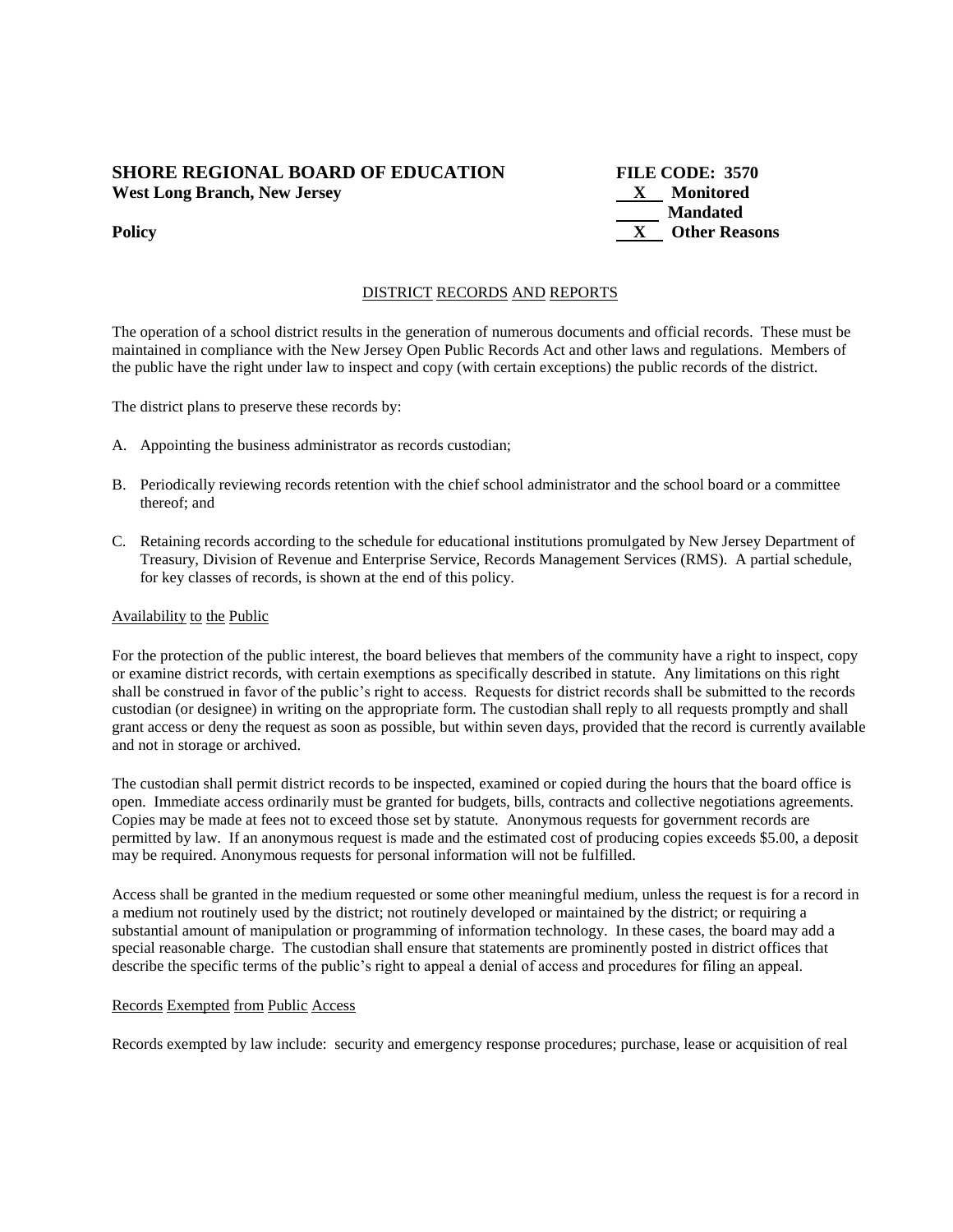#### DISTRICT RECORDS AND REPORTS (continued)

File Code: 3570

property; pending or anticipated litigation; reports of investigations in progress; matters for which disclosure would impair the right to receive federal funds; pending negotiations toward a collective bargaining agreement; most personnel and pension records of an individual; questions and answer keys (for personnel or academic examinations and job interviews); records concerning individual pupils and staff, their home addresses and telephone numbers (unless waived by the individual); reports and recommendations that involve unwarranted invasion of privacy; medical and psychological records. The records custodian will keep confidential and edit out information in records that disclose social security numbers, credit card information and drivers' license numbers.

### Record Retention

Record retention periods in conformance with state and federal codes, regulations, and statutes of limitation may be accessed through the New Jersey Division of Archives and Records Management (NJDARM) in the School District Records Retention and Disposition Schedule located at [http://www.state.nj.us/state/darm/links/retention.html#eds.](http://www.state.nj.us/state/darm/links/retention.html#eds) The records custodian will ensure that records are retained and appropriately stored in accordance with state and federal statute and regulation. A partial schedule of retention periods for pertinent school record categories is listed below (Note: the School District Records Retention and Disposition Schedule should be consulted before any record is destroyed).

### Partial Record Retention Schedule

- A. *Financial records*: 7 (seven) years
- B. *Agendas and minutes*: Permanent for originals; 1 year for copies
- C. *Resolutions of the school board:* Permanent
- D. *Administrative policy and advisory statements*: Permanent
- E. *Correspondence, including emails:* 3 (three) years for general external correspondence; one year for internal correspondence
- F. *Official public meeting notice:* 3 (three) years
- G. *Legal notice in newspaper:* 7 (seven) years
- H. *Publisher's affidavits*: 10 (ten) years
- I. *Tape recordings of school board meetings (audio tape and video):* 45 (forty-five) days or until summary or verbatim transcripts have been approved as minutes
- J. *Election file:* 5 (five) years for bonding election report, certificate and voting authority
- K. *Other election materials:* 1 (one) year
- L. *Master publications file of school newsletters, yearbooks, student handbooks, etc.:* Permanent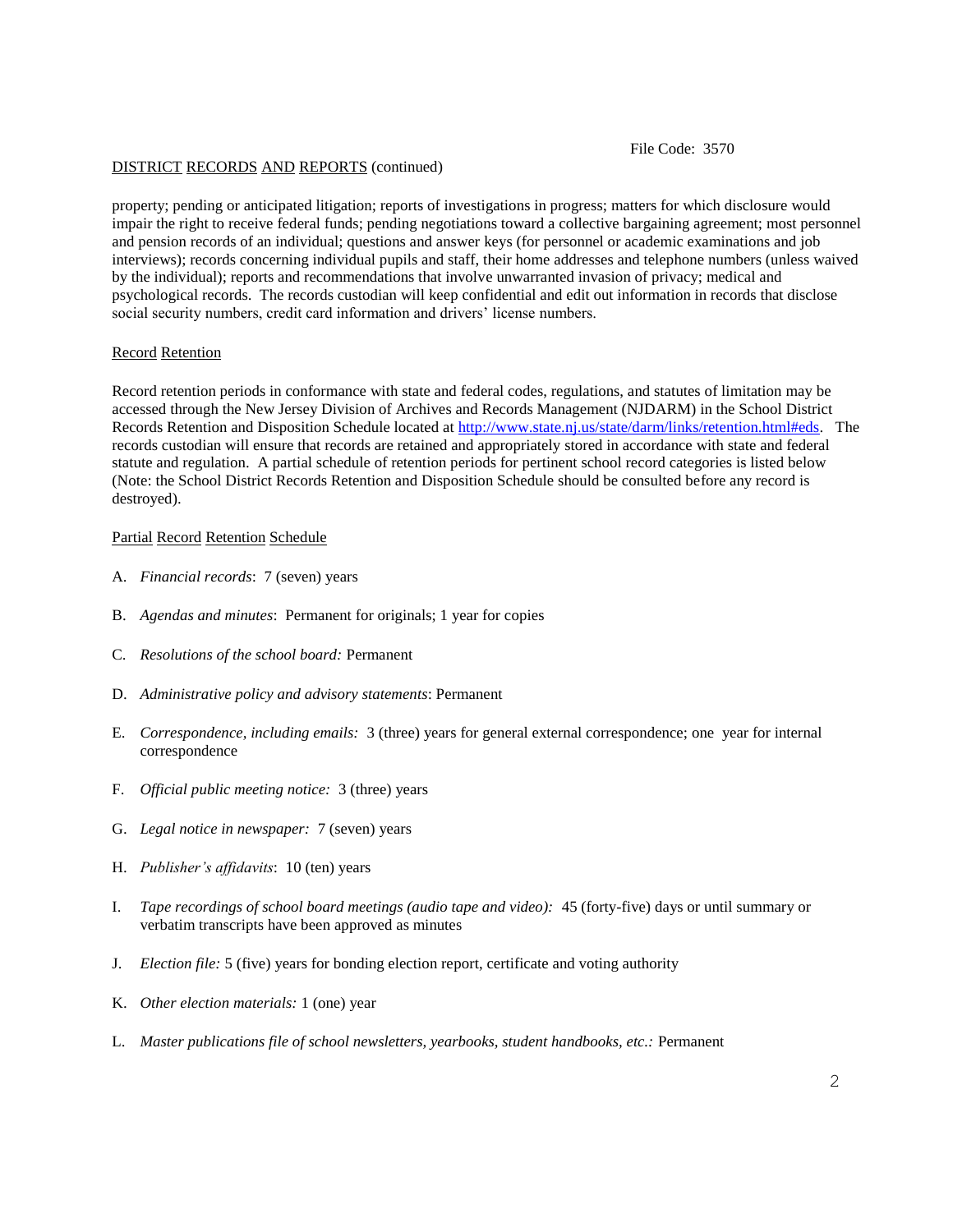## DISTRICT RECORDS AND REPORTS (continued)

- M. *School monitoring file (with school monitoring annual plan):* Permanent
- N. *Internal monitoring guide and action plan:* 14 (fourteen) years
- O. *Academic master plan (updated every seven years):* Permanent
- P. *Support file for the academic master plan, including school evaluations:* 10 (ten) years.
- Q. *Fall and statistical report file:* 5 (five) years
- R. *Settlements (original):* Permanent
- S. *Agency copy of routine settlements:* 3 (three) years after final settlement

School District Retention Schedule: Active Records – Administration, can be found at NJDARM School District Records Retention and Disposition Schedule reference number M7000101-999. For all other items the district will consult NJDARM School District Records Retention and Disposition Schedule for retention and disposal information.

#### Implementation

The chief school administrator shall periodically review the work of the records custodian with the school board or a committee thereof, to ensure that necessary steps are being taken to gather, record, disseminate, copy, store and ultimately to destroy school district records in accordance with applicable laws. Particular attention shall be paid to implementing the public's right to access records and to protecting from public access those records specifically exempted by law. If deemed necessary, the board will adopt additional rules, regulations and procedures to implement this policy.

| Adopted:             | April 24, 2008               |
|----------------------|------------------------------|
| NJSBA Review/Update: | March 2012, May 2016         |
| Readopted:           | July 26, 2012, June 16, 2016 |

### Key Words

District Records and Reports, Public Access, Records, Reports

| <b>Legal References:</b> | N.J.S.A. 10:46 et seq.                                      | <b>Open Public Meetings Act</b>                                |
|--------------------------|-------------------------------------------------------------|----------------------------------------------------------------|
|                          | N.J.S.A. 18A:414                                            | Uniform system of bookkeeping for school districts             |
|                          | N.J.S.A. 18A:7A-11                                          | Reports by local school district, commissioner; interim review |
|                          | N.J.S.A. 18A:11-2                                           | Power to sue and be sued; reports; census of school            |
|                          | See particularly:                                           | children                                                       |
|                          | $N.J.S.A.$ 18A:11-2(b)                                      |                                                                |
|                          | N.J.S.A. 18A:177                                            |                                                                |
|                          | through 12 Secretary to give notices and keep minutes, etc. |                                                                |
|                          | N.J.S.A. 18A:1728(e)                                        | Duties of business manager                                     |
|                          |                                                             |                                                                |